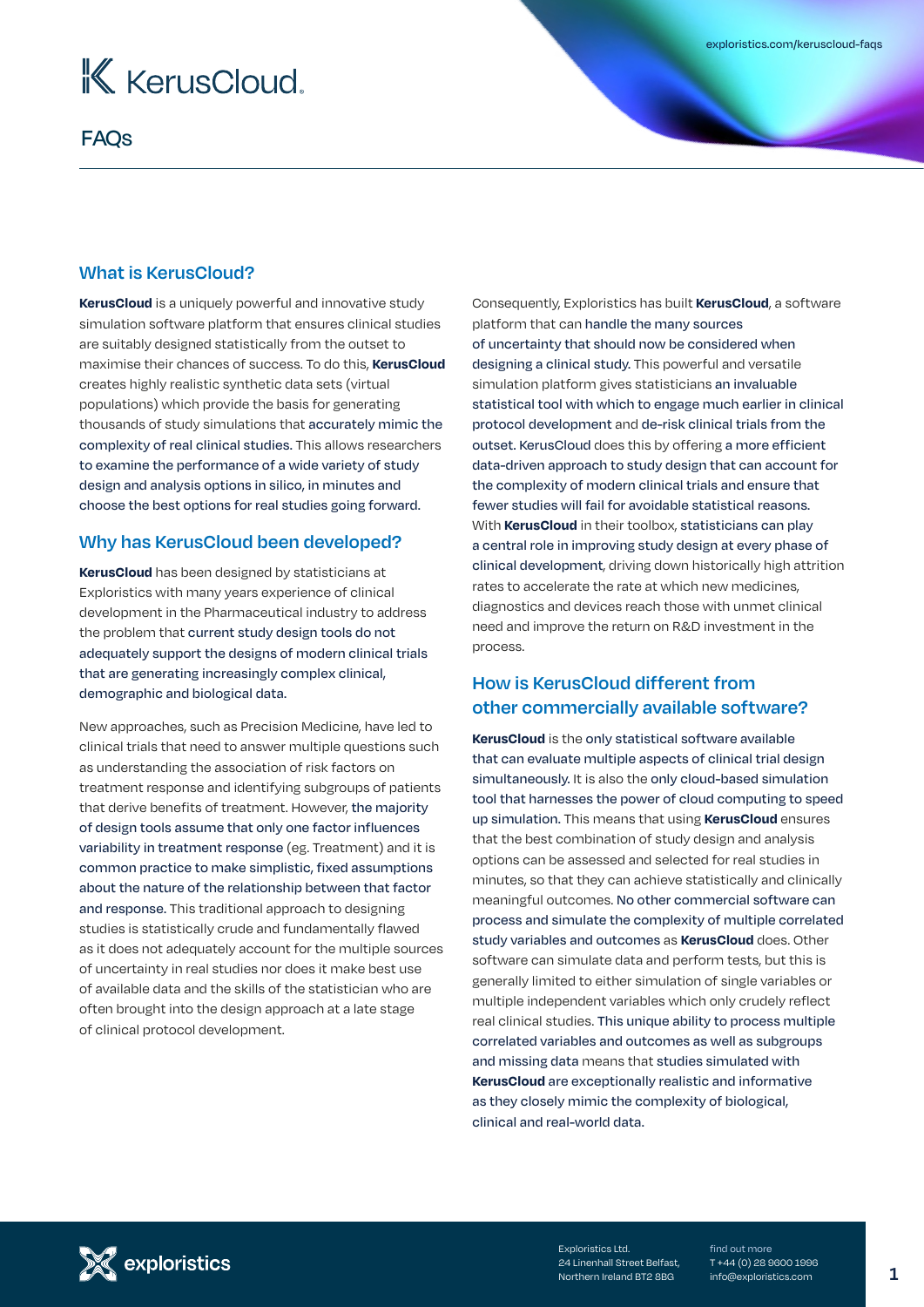

#### **Why are these unique capabilities useful?**

**KerusCloud** is uniquely useful as it is the only software platform that can generate virtual patient populations that are the most realistic representation of data collected in modern clinical research. It can model variables based on any of the most common data types and statistical distributions, as well as the correlation between variables. This innovation is the result of many years of research and development on copulas for generating complex multivariate data that ensure the properties of the marginal distributions as well as the correlation structure is maintained.

Consequently, **KerusCloud** can generate complex data comprising:

- Common features such as subgroups and strata, risk factors/covariates, multiple outcomes
- **O** Special features including derived variables, missing data, truncation and censoring

Using this highly realistic virtual data and its intensive processing power, **KerusCloud** can run thousands of Monte Carlo simulations in minutes to evaluate the probability of success of many, varied study designs and analysis options to achieve study or programme objectives. **KerusCloud** has increased processing power with up to 96 parallel cores for a single simulation and an intelligent process management system which boosts processing power as needed, so even the most complex simulations can be run in minutes and the results reviewed in real time. **KerusCloud** is hosted on Amazon Web Services (AWS), where the Kerus statistics engine benefits from the scalability and performance of the cloud. This allows KerusCloud to produce results in minutes, even for large and computationally intensive simulations.

#### **How else is KerusCloud uniquely useful?**

With clear state of the art graphical displays and streamlined workflows, **KerusCloud** facilitates earlier engagement between statisticians and clinical R&D teams in the study design process, allowing the impact of different design and analysis choices to be simply visualised, compared and interpreted by the whole team in the process of study optimisation. In this way, **KerusCloud** enables all researchers to bring statistical considerations into the foundation of any development project so that clinical studies are fully optimised *in silico* to increase real study success rates.

## **Where does the data come from for generating virtual study populations?**

KerusCloud offers unparalleled realism with the virtual populations it generates. The real data used to create these synthetic data sets comes from multiple sources, including the scientific literature, patient-level data and expert opinion. Patient-level data can be automatically imported into the platform via our innovative Kerus Data importer (KDi) technology in the form of summary statistics from existing patient-level data sets. Many users of **KerusCloud** have access to their own internal patient databases. Alternatively, Exploristics sources its patient-level data from a range of databases and exclusive partnerships developed between our Data Strategy Team and data providers.

A common source of patient-level data comes from investigator-led observational studies. These studies are instrumental as they typically contain the risk factors and endpoints, measured over timeframes, that are relevant for clinical trials. Such data is further augmented by publicly available statistics from the published literature and insights from experts and key opinion leaders (KOLs) in the relevant therapeutic field. All data sources are synthesised into an integrated database that captures the relevant knowledge and associated uncertainty using a range of data models.

Exploristics Ltd. 24 Linenhall Street Belfast, Northern Ireland BT2 8BG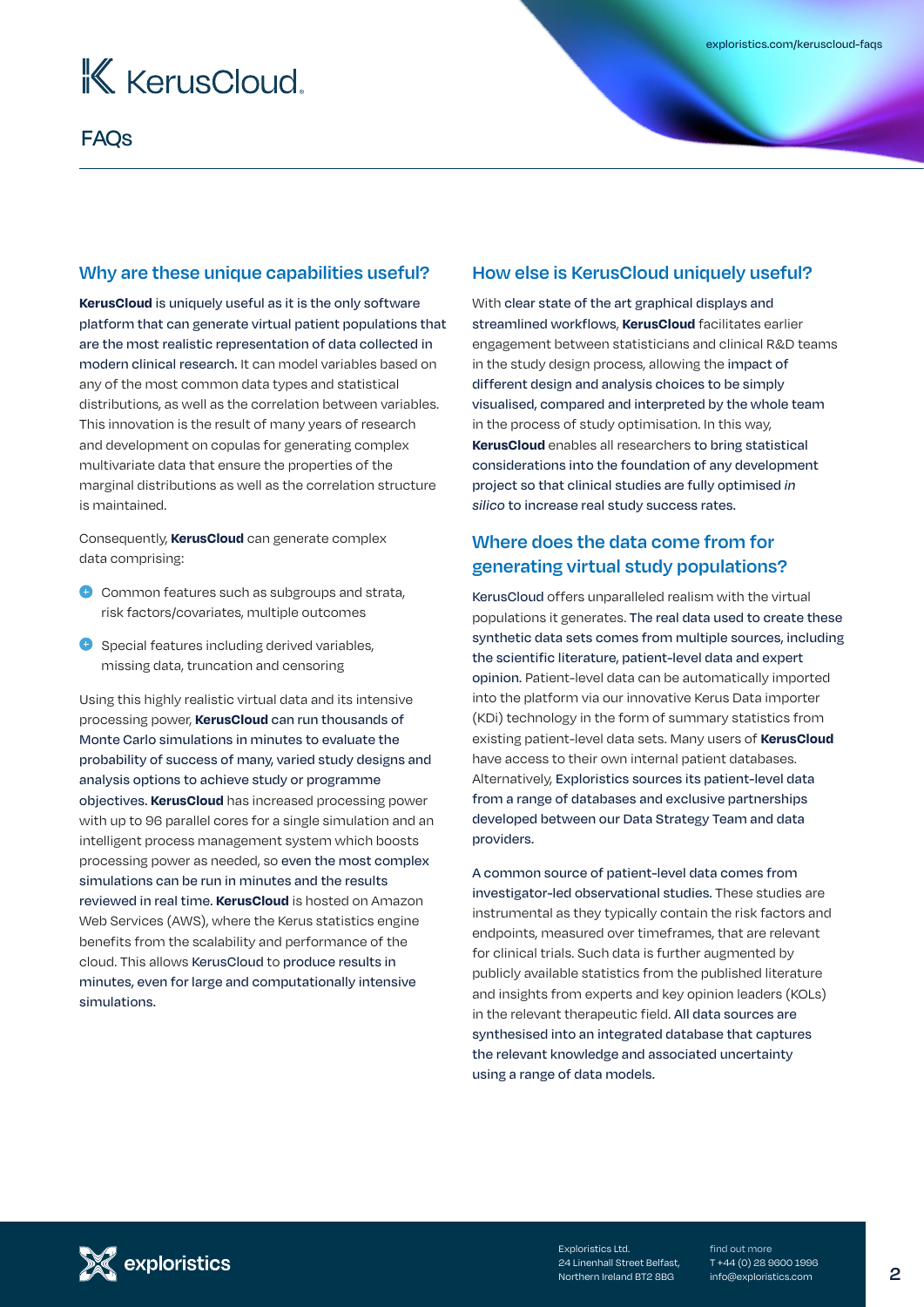

FAQs

### **What skill level is required to use KerusCloud?**

**KerusCloud** has been designed to be used by statisticians involved in the design of clinical trials to facilitate evidence-based decision-making by all stakeholders in clinical development through study simulation. However, as **KerusCloud** does not require programming skills it is easy to master with appropriate support and a working knowledge of variable distributions and correlations. This is facilitated by the software's intuitive point-andclick user-interface which makes it easy to set up a project and navigate through the input and analysis of data.

#### **Who is the typical end user of KerusCloud?**

Typically, end-users are statisticians seeking to bring a quantitative approach to early decision-making when clinical research teams are selecting the design and analysis approach to be taken for a study. **KerusCloud**  gives statisticians the means to provide a robust statistical basis for any study design, removing personal bias by ensuring that design and analysis choices are made empirically from the outset. By providing a quantitative framework for early decision-making when many study parameters may be unknown, **KerusCloud** enables statisticians to demonstrate to the broader clinical teams both numerically and visually which design choices are most likely to deliver meaningful answers to complex clinical questions. This method dramatically improves the probability of success of real-time studies, de-risking study protocols and shortening development timelines.

### **How secure are my data, simulations and results within KerusCloud?**

**KerusCloud** offers best in class security with unparalleled cloud security measures and multi-factor authentication for complete control over access rights. KerusCloud is deployed in a "Virtual Private Cloud" on Amazon Web Services (AWS) which is logically isolated from all other virtual networks and harnesses the security already provided by AWS. Here, **KerusCloud** data is protected by multiple layers of security so that only the owner of what

is stored can gain access. **KerusCloud** does not store any real patient-level data; only summary statistics from real data are stored, and these are used to generate synthetic data (virtual patient populations). Finally, Exploristics works with third party cybersecurity experts for the purpose of penetration testing to ensure that our platform remains secure against cyber attacks.

## **What type of organisations benefit from using KerusCloud?**

**KerusCloud** is a unique software tool principally aimed at healthcare organisations seeking to accelerate the development of new medicines, diagnostics and medical devices by improving clinical study success, and so return on R&D investment. These include companies involved in the development of pharmaceuticals, biotechnology, medical technology, clinical diagnostics as well as academic research institutions and contract research organisations (CROs). However, **KerusCloud** is also a versatile and useful tool for organisations outside healthcare interested in generating and analysing synthetic data more generally in order to protect data privacy and confidentiality.

## **What size of organisation benefits from using KerusCloud?**

**KerusCloud** is a useful statistical tool for organisations of any size. For smaller organisations without in-house statistics teams, it can be accessed via our statistical consultancy services which provide full wrap-around support. For larger organisations, **KerusCloud** can be accessed via a licence by in-house statistics teams and used either alone or alongside other statistical software to support earlier statistical intervention or augment the design of research studies in emerging research areas such as precision medicine, and real-world data approaches. **KerusCloud** is also available via a licence to CROs and independent networks of freelance statisticians who provide statistical services to their own customer base. Exploristics is able to offer training to support this.



Exploristics Ltd. 24 Linenhall Street Belfast, Northern Ireland BT2 8BG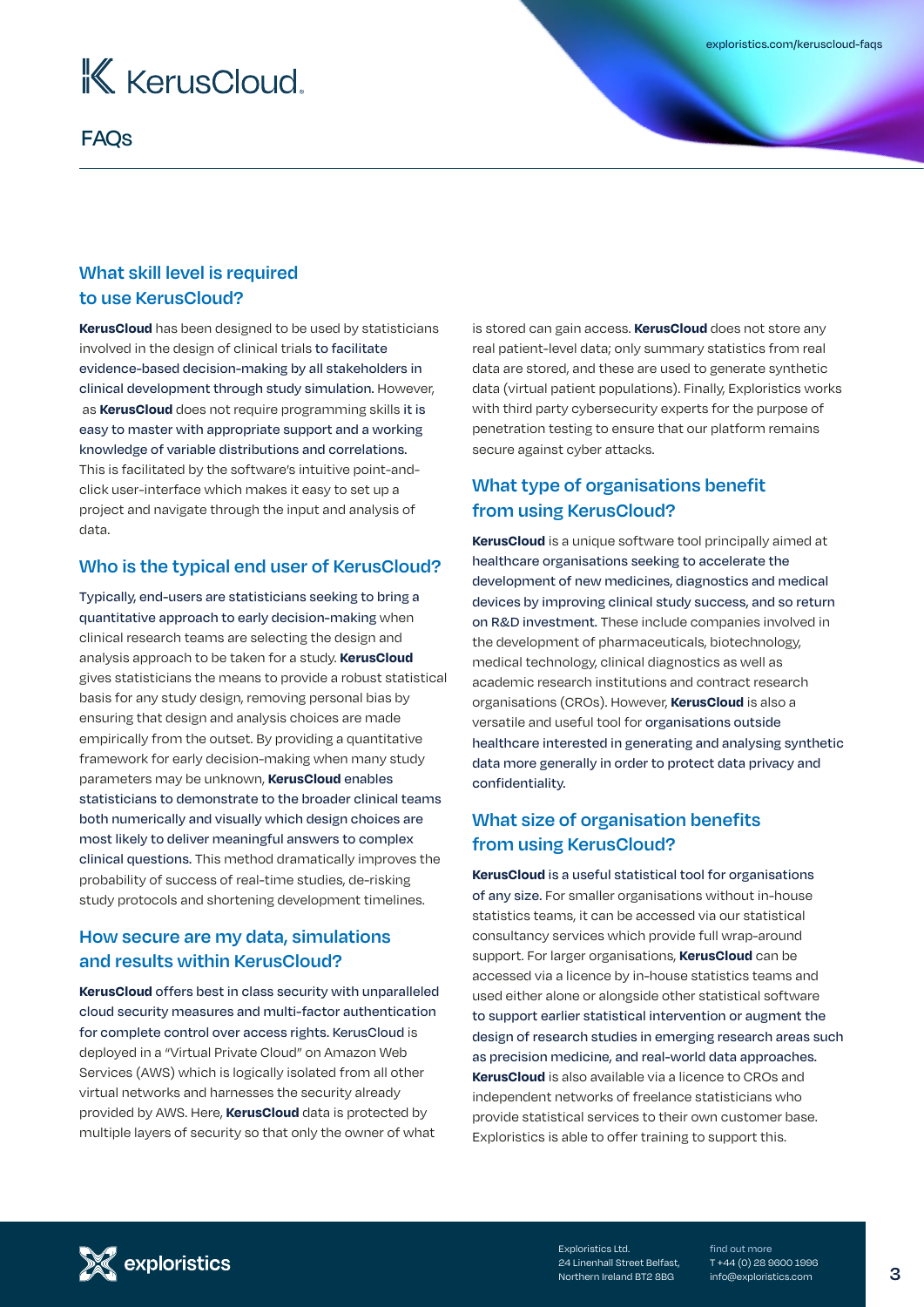

#### **What is the KerusCloud pricing strategy?**

Exploristics' pricing and licensing strategy aims to avoid inflexible pricing models of other software packages where customers pay a significant fixed amount whether they use the software or not. **KerusCloud** pricing and licensing is based on a software as a service subscription model. The price is comprised of two components: a user fee which is a fixed cost to provide ongoing access to the platform, accounts, training and support; a usage fee which is a flexible cost that relates to the amount of use.

We use a system called Kerus Credits to manage the usage costs. These are tokens that can be purchased in blocks which decrease in cost with increasing block size. Kerus Credits are very flexible as they can be shared with users within the same organisation, carried over and spent on other things such as setting up new users, or for additional training or support.

We monitor the availability and the use of credits. This allows us to create flexible, bespoke licensing agreements that scale in a cost-effective way by bundling the the user and usage components into a single subscription. This way, the licensing agreement is completely aligned with the needs of the customer.

## **How quickly can KerusCloud be implemented?**

On purchase of a licence and accessed via our statistical consultancy **KerusCloud** can be implemented straight away. Accessed via a licence for in-house or individual use, how quickly **KerusCloud** can be used is dependent on the statistics experience of the user. For users with in-depth statistics experience, its simple workflows and intuitive interface allow users to navigate the point-and-click system to build, evaluate and manage large numbers of study scenarios in minutes. To facilitate this, we provide a user guide, tutorials, case studies and wrap-around support so that you can get your project up and running as quickly as possible. With some initial training and guidance, **KerusCloud** is also accessible for those with moderate statistics experience as its clear workflows lead users

through the processes for creating virtual study populations, inputting study assumptions, specifying the variables for evaluation, defining success criteria, and running study simulations. For all, the results are easy to visualise and explore via an interactive heatmap, ensuring effective communication within and across research teams and areas of expertise for more inclusive and effective decision-making.

## **When can KerusCloud be used in the clinical development process?**

**KerusCloud** is an invaluable tool throughout clinical development and can be used to optimise the design and analysis approaches of Phase 0-4 studies. Used from the outset of the development process, **KerusCloud** ensures that key development decisions are fully data-driven and that all studies are comprehensively optimised to ensure that meaningful insights can be drawn from them. This gives development programmes a strong statistical basis to build from at each phase, improving the efficiency with which investigational products progress towards approval.

The virtual patient populations generated by **KerusCloud** can also be used to explore a range of scenarios at an interim analysis and guide optimal ways to proceed depending on those interim results, particularly for adaptive designs.

## **Are there stages of clinical development where KerusCloud adds particular value?**

While useful at any phase, **KerusCloud** adds considerable value in creating a robust evidence package in Phase 2, where achieving proof of concept can unlock the potential for out-licencing or further investment. Phase 2 studies are often a crucial stage in determining initial proof of efficacy but currently are frequently not an effective predictor of success with over 30% of drugs entering Phase 2 studies failing to reach Phase 3 and a further 58% of drugs that do progress at this stage going on to fail in Phase 3 ([reference](https://www.bio.org/sites/default/files/legacy/bioorg/docs/Clinical%20Development%20Success%20Rates%202006-2015%20-%20BIO,%20Biomedtracker,%20Amplion%202016.pdf)). More effective design and analysis of Phase 2 studies ensures that pivotal studies at Phase 3 have a greater chance of success.



Exploristics Ltd. 24 Linenhall Street Belfast, Northern Ireland BT2 8BG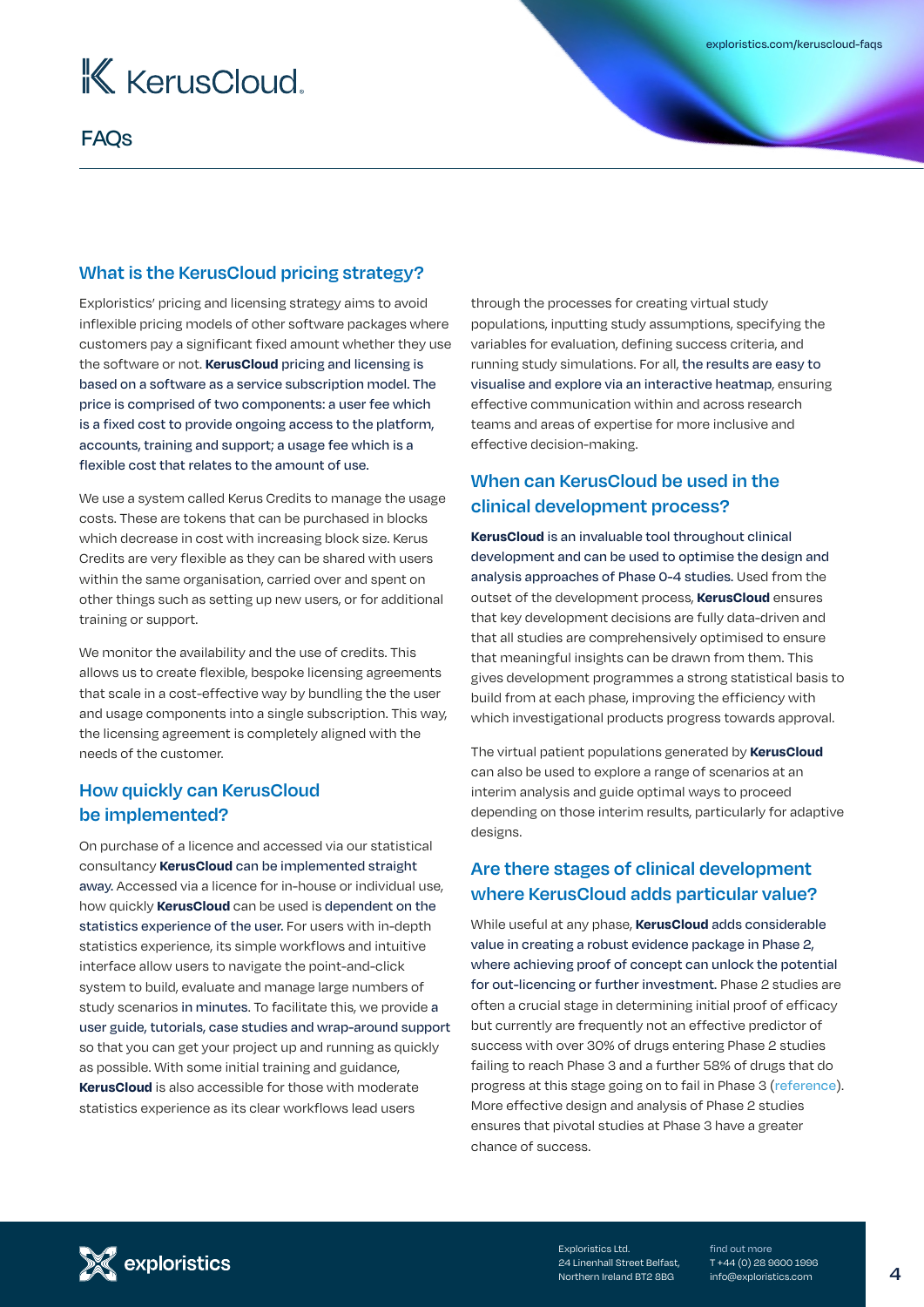# K KerusCloud.

## FAQs

Whilst the transition from early to late-stage clinical development is a critical juncture where **KerusCloud** adds significant value, the software has broad utility in other studies. **KerusCloud** provides invaluable support for de-risking expensive late-stage studies and ensuring that they are able to generate evidence to support labelling claims. It can also support complex innovative designs such as multi-stage studies, seamless designs, adaptive designs and pragmatic studies.

## **How can KerusCloud improve R&D productivity?**

**KerusCloud** offers many unique capabilities and so can improve productivity in several ways whether deployed alone or in conjunction with other commercially available statistical software.

Firstly, it improves the productivity of R&D teams by ensuring that development is derisked efficiently by fully optimising design and analysis approaches *in silico* prior to embarking on real studies. Close consideration of the numerous factors that can impact a study at this early stage, ensures that real studies are less likely to fail for avoidable reasons and can achieve statistically and clinically meaningful outcomes. Driving a rigorous evidence-based approach, **KerusCloud** ensures that key operational characteristics of studies such as target population and study duration are effectively optimised. By providing reliable estimates for optimum trial/study requirements such as sample size, **KerusCloud** ensures that studies recruit/process the minimum number of patients/samples to achieve adequate statistical power, minimising wasted processing time, reducing sample wastage and descreasing risk to patients while ensuring a substantial likelihood of success.

Secondly, **KerusCloud** ensures that statisticians can be more productive and influential in the development process as it enables them to improve and refine trial design faster and more efficiently than by writing and validating their own code, typically reducing an activity that may take weeks or months into one that can be complete in hours or days.

## **How can KerusCloud help inform decision-making?**

**KerusCloud** helps researchers to pinpoint which key study parameters will be most influential in achieving study success. With a user-defined threshold for an acceptable probability of success, **KerusCloud** supports R&D teams in making informed decisions about trial or experimental designs by simultaneously examining many variants of trial or experimental configurations, providing a simple interpretable summary output including a intuitive heatmap to identify risks or factors to enhance the costeffectiveness or time-efficiency of the study.

## **How has the KerusCloud approach helped previous users design their studies?**

The **KerusCloud** approach has been instrumental in helping organisations improve success rates with optimised study design and analysis options to de-risk and accelerate development. This has included identifying the best study endpoints, study participant number and target populations to increase success, saving time and costs as well as developing robust evidence packages to support investment or regulatory engagement, increasing the value of development pipelines.

Multiple case studies using the **KerusCloud** approach are available on our website at [exploristics.com/case](http://exploristics.com/case-studies/)[studies/](http://exploristics.com/case-studies/).

## **Could KerusCloud be used as part of any engagement with regulatory authorities?**

Yes, the output from **KerusCloud** has been validated versus established statistical software and has supported submissions and engagements with the US Food and Drug Administration (FDA) and the European Medicines Agency (EMA). It has been developed with reference to applicable FDA and EMA guidance and published industry standards for good simulation practice. It has also been used in a [case](https://exploristics.com/identifying-best-strategy-case-study/)  [study](https://exploristics.com/identifying-best-strategy-case-study/) to support the EU's Medicines Adaptive Pathways for Patients (MAPPs) initiative which is looking at ways to enable early access to novel treatments for patients with severe unmet need.



Exploristics Ltd. 24 Linenhall Street Belfast, Northern Ireland BT2 8BG